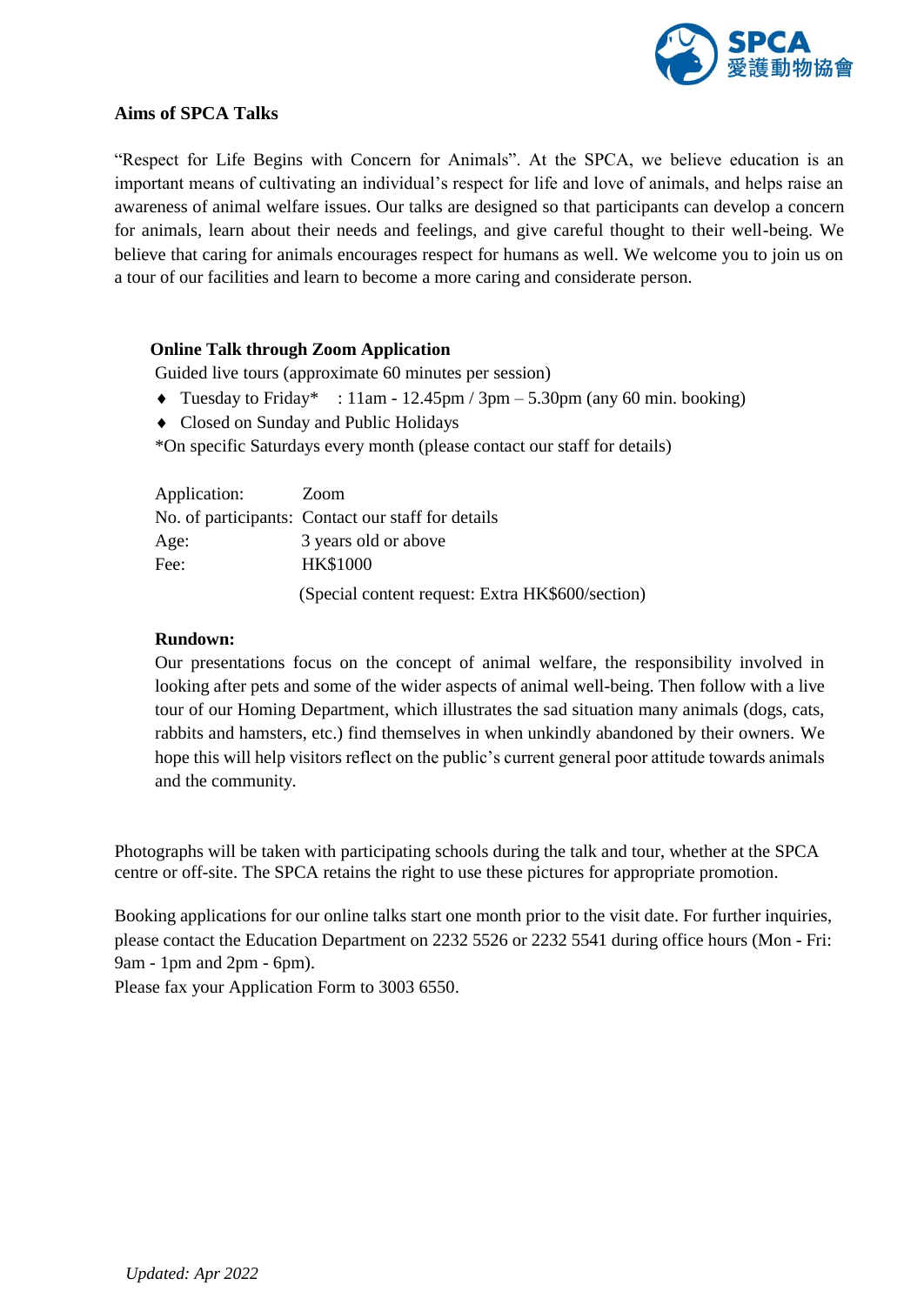

# **APPLICATION FOR ONLINE TALK**

|                      | <b>Contact Information</b>                                                                                                                                                                                                           |                                                                                                              |             |                  |  |  |  |
|----------------------|--------------------------------------------------------------------------------------------------------------------------------------------------------------------------------------------------------------------------------------|--------------------------------------------------------------------------------------------------------------|-------------|------------------|--|--|--|
|                      | Name of organisation                                                                                                                                                                                                                 |                                                                                                              |             |                  |  |  |  |
| Person-in-charge     |                                                                                                                                                                                                                                      |                                                                                                              | Tel no.     |                  |  |  |  |
| E-mail address       |                                                                                                                                                                                                                                      |                                                                                                              | Fax no.     |                  |  |  |  |
| Address              |                                                                                                                                                                                                                                      |                                                                                                              |             |                  |  |  |  |
|                      |                                                                                                                                                                                                                                      | *Details of Talk (Please call 2232 5526 or 2232 5541 for reservation)                                        |             |                  |  |  |  |
| Online-talk (\$1000) |                                                                                                                                                                                                                                      |                                                                                                              | Medium of   | Cantonese        |  |  |  |
|                      |                                                                                                                                                                                                                                      |                                                                                                              | instruction | English          |  |  |  |
| Date of talk         |                                                                                                                                                                                                                                      |                                                                                                              | Time        |                  |  |  |  |
|                      | No. of participants                                                                                                                                                                                                                  |                                                                                                              | Age         |                  |  |  |  |
|                      |                                                                                                                                                                                                                                      | *Payment Method Must pay in advance 2 weeks prior to the scheduled talk.                                     |             |                  |  |  |  |
|                      | Online-talk                                                                                                                                                                                                                          |                                                                                                              |             |                  |  |  |  |
| Fee                  |                                                                                                                                                                                                                                      | (\$1000 per section)                                                                                         |             | Donation         |  |  |  |
|                      |                                                                                                                                                                                                                                      |                                                                                                              |             | $\sim$           |  |  |  |
|                      |                                                                                                                                                                                                                                      | Special content request: Extra \$600 per section                                                             |             |                  |  |  |  |
|                      |                                                                                                                                                                                                                                      | $x$ _____ section(s) = \$________                                                                            | $Total = $$ |                  |  |  |  |
|                      |                                                                                                                                                                                                                                      | Request an invoice (must make request before payment). Receipts will be issued for all payments.             |             |                  |  |  |  |
|                      |                                                                                                                                                                                                                                      | Crossed cheque payable to "SPCA (HK)"                                                                        |             |                  |  |  |  |
|                      |                                                                                                                                                                                                                                      | *Write the organisation name, date of talk and invoice no. (if any) on the back of the cheque.               |             |                  |  |  |  |
|                      | *Send your cheque to:                                                                                                                                                                                                                |                                                                                                              |             |                  |  |  |  |
|                      |                                                                                                                                                                                                                                      | Education Department, SPCA (HK), 5 Wan Shing Street, Wan Chai, HK                                            |             |                  |  |  |  |
|                      |                                                                                                                                                                                                                                      | Credit card (Please debit my credit card account for HK\$_________________________                           |             |                  |  |  |  |
|                      | <b>VISA</b>                                                                                                                                                                                                                          | Master<br>AE                                                                                                 |             |                  |  |  |  |
|                      | Credit card no.                                                                                                                                                                                                                      |                                                                                                              | Expiry date | $\text{(mm/yy)}$ |  |  |  |
|                      | Cardholder's name                                                                                                                                                                                                                    |                                                                                                              |             |                  |  |  |  |
|                      | Cardholder's signature                                                                                                                                                                                                               |                                                                                                              |             |                  |  |  |  |
|                      |                                                                                                                                                                                                                                      | Data collected will be used to keep you updated about the latest news of the SPCA's programmes, events and   |             |                  |  |  |  |
| <b>Remarks:</b>      |                                                                                                                                                                                                                                      | animal welfare work. If you do not wish to receive the information, please $\checkmark$ the box. $\Box$      |             |                  |  |  |  |
| 1.                   |                                                                                                                                                                                                                                      | Please call to make a reservation before faxing the application form to us (fax no. 3003 6550) or mailing to |             |                  |  |  |  |
| 2.                   | the above address.<br>Once the application is confirmed, the payment <i>must be settled</i> two weeks prior to your visit (1 month prior to                                                                                          |                                                                                                              |             |                  |  |  |  |
|                      | summer bookings). In cases of financial constraint, organisations may apply for a fee reduction or waiver.<br>If the application has already been accepted and the school/organisation cancels the talk for reasons other than<br>3. |                                                                                                              |             |                  |  |  |  |
|                      | weather, an administrative fee of <b>HKD100</b> will be charged.                                                                                                                                                                     |                                                                                                              |             |                  |  |  |  |

- 4. If any changes need to be made to your reservation, please notify us *at least* two weeks prior to your visit.<br>5. If the school/organisation cancels the online talk on the day of visit, no refund will be made.
- If the school/organisation cancels the online talk on the day of visit, no refund will be made.

\* The SPCA (HK) reserves the rights on the final decision and interpretation of above remarks.

#### **\*CONFIRMATION NOTICE (FOR OFFICE USE ONLY)**

SPCA (HK) has accepted your application, and hereby confirms the following details with you:

| Date            | Time                |  |
|-----------------|---------------------|--|
| Age             | No. of participants |  |
| Invoice no.     | Date of application |  |
| Amount received | Receipt no.         |  |